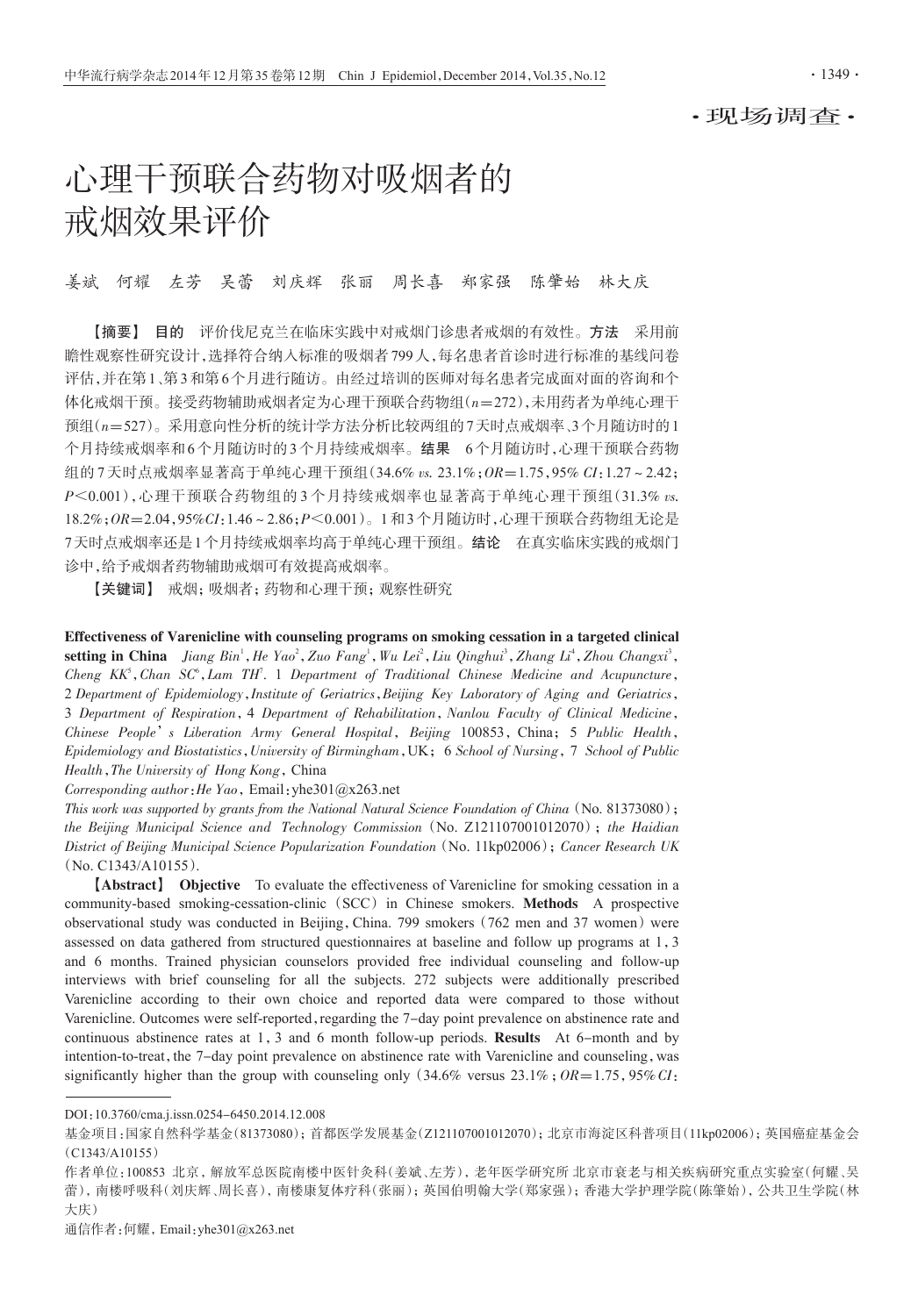$1.27-2.42$ ;  $P \le 0.001$ ). The 3-month continuous abstinence rate at 6 month was higher in the group with Varenicline  $(31.3\% \text{ versus } 18.2\%; OR=2.04, 95\% CI: 1.46-2.86; P<0.001)$ . Varenicline also showed better outcomes at 1 and 3 month follow-up. Conclusion Varenicline prescription in the smoking cessation clinic appeared to be effective that doubled the rates of quitting among Chinese smokers in the practice at a community-based SCC.

【Key words】 Smoking cessation;Smoker;Varenicline and counseling;Observational study

戒烟是降低烟草消费的最有效方法。目前在我 国得到批准使用的戒烟药物有尼古丁替代疗法 (NRT)、盐酸安非他酮缓释片和尼古丁乙酰胆碱受 体激动剂酒石酸伐尼克兰。在欧美等国的随机对照 研究中,伐尼克兰的戒烟效果显著高于安非他酮缓 释片和安慰剂[1,2]。在亚洲6个国家包括中国进行的 随机对照研究中,服用伐尼克兰的戒烟效果也高于安 慰剂[3-5]。一项 Meta分析表明 ,服用标准剂量的伐尼 克兰,戒烟率优于盐酸安非他酮缓释片和安慰剂[<sup>6</sup>] 。

虽然随机对照试验具有良好的内部效度,但其 外部效度有限,尤其是严格的纳入和排除标准,使许 多患有其他疾病者被排除在外,而纳入者受到过分 关注并有较好的依从性。在真实世界的临床实践 中,药物的实际效力常常显得较低,伐尼克兰在真实 世界临床实践中的有效性在国内外鲜有报道。为此 本研究旨在评估真实世界的临床实践中伐尼克兰对 国人吸烟者戒烟的有效性。

#### 对象与方法

1. 研究对象:799 名研究对象均为解放军总医 院戒烟门诊2008年10月28日至2012年12月31日 就诊的吸烟患者。入组标准:①每天吸烟≥1支的 吸烟者;②本人有戒烟意愿,自愿参加本研究;③愿 意接受随访观察。排除标准:①接受盐酸安非他酮 以及尼古丁替代疗法的吸烟者;②不愿意接受随访 观察。本研究经医院伦理委员会批准,患者首诊时 签署知情同意书。

2. 研究方法:

(1)数据采集:首诊时在医师的帮助下完成基线 调查问卷(该问卷曾在香港和广州试用及验证的基 础上修改完成),包含约40个封闭式问题[<sup>7</sup>,8] 。包括 人口学特征(年龄、性别、婚姻状况和教育程度)、过 去3个月的健康状况、吸烟史(每日吸烟量、吸烟年 限、以前尝试戒烟的次数)。采用Fagerström问卷评 估尼古丁成瘾程度<sup>[9]</sup>。收集的其他信息包括烟草相 关疾病、用药史、饮酒及运动情况等。首诊时使用 Bedfont Micro Ⅱ Smokerlizer 仪器检测患者呼出气 的一氧化碳水平。同时记录身高、体重、血压、腰围 和臀围。

(2)评价指标:包括1、3及6个月随访时的戒烟 率。①时点戒烟率:1、3及6个月随访时自我报告停 止吸烟至少≥7 d;②持续戒烟率包括1个月持续戒 烟率(3 个月随访时自我报告停止吸烟至少≥1 个 月)和3个月持续戒烟率(6个月随访时自我报告停 止吸烟至少≥3个月)。

(3)心理干预:在戒烟门诊由5名经培训的兼职 医师接受患者咨询,并按规定方法进行30~60 min 的戒烟心理干预和戒烟技巧辅导[10]。通过 5 个"A" (询问、咨询、评估、帮助和安排)评估患者的戒烟意 愿和自身所处戒烟阶段,利用 5 个"R"(相关性、风 险、回报、障碍和重复)的方法加强吸烟者戒烟动 机。医生的干预过程还包括指导患者如何对自我行 为进行管理(如防止复吸、克服烟瘾等)。通过医患 间的充分沟通,协助患者制订个性化的戒烟计划。

(4)分组:799 例参加者被纳入意向性分析,随 访时失访的患者被视为未戒烟。接诊医生对每名患 者进行心理干预,对尼古丁依赖程度较高或严重的 患者建议药物辅助戒烟,但最终尊重患者的选择。 伐尼克兰一个疗程(12周)的治疗费用约2 000元人 民币,有些尼古丁依赖程度较高或严重的患者,因费 用较高和担心药物副作用,而未选择药物辅助戒 烟。本研究根据是否用药,将患者分为心理干预联 合药物组和单纯心理干预组(图1)。

(5)随访:在首诊后第1、3和6个月进行随访。随 访者就诊时医生仍对其进行面对面个性化辅导(20~ 30 min),未来门诊随访的患者,由受过专门培训的 随访员进行电话随访并做相应的个性化辅导。随访 问卷与基线问卷相似,并收集自我报告健康状况、是 否戒烟,未戒的吸烟状况、尝试戒烟的次数、戒断症 状、药物不良反应及戒烟的最大障碍等信息。

3. 统计学分析:数据分析采用 SPSS 19.0 统计 软件,计数资料采用率及χ2检验,计量资料采用 $\bar{x}$ ±s 及t检验,P<0.05为差异有统计学意义。

### 结 果

1. 样本特征:2008年10月28日至2012年12月 31日共纳入799名研究对象,其中95%为男性,平均 年龄(41±10.8)岁;272例患者(34%)接受伐尼克兰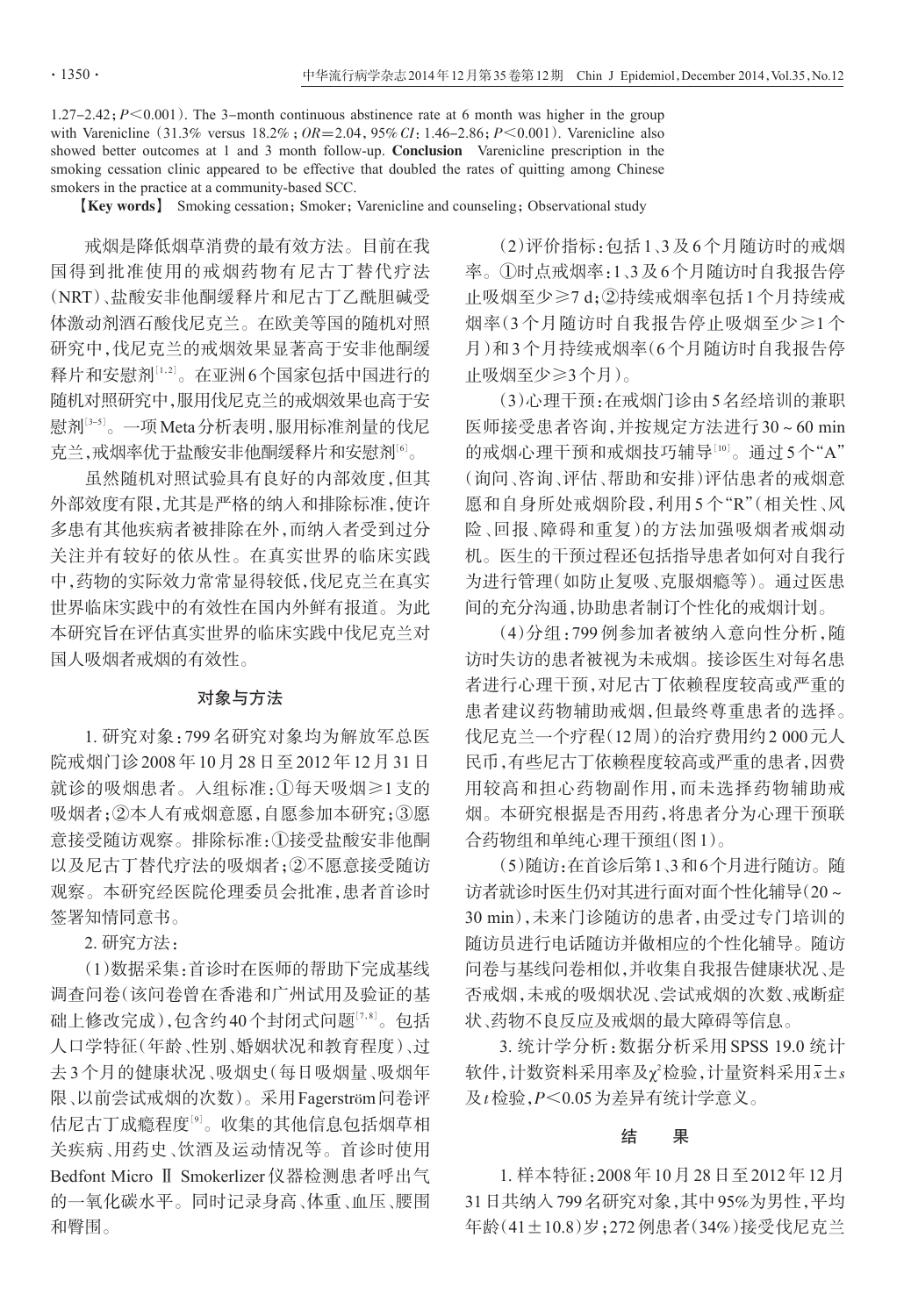

图1 戒烟效果评估患者分组及干预流程

辅助戒烟,为心理干预联合药物组,其余527例为单 纯心理干预组。表1结果显示,心理干预联合药物 组每日吸烟量较高,有较高的Fagerström评分,且多 次尝试戒烟。而年龄、性别、受教育程度、开始吸烟 年龄和吸烟年限两组间的差异无统计学意义。

表1 戒烟效果评估患者基线人口学特征和吸烟史

| 特<br>征                                  | 心理干预组           | 心理干预联合         | P 值          |  |
|-----------------------------------------|-----------------|----------------|--------------|--|
|                                         | $(n=527)$       | 药物组(n=272)     |              |  |
| 年龄 $(\overline{z}, \overline{x} \pm s)$ | $41.1 \pm 11.4$ | $41.4 \pm 9.8$ | 0.81         |  |
| 性别"                                     |                 |                | 0.62         |  |
| 男                                       | 504(95.6)       | 258(94.9)      |              |  |
| 女                                       | 23(4.4)         | 14(5.1)        |              |  |
| 教育程度 <sup>。</sup>                       |                 |                | 0.54         |  |
| 高中或以下                                   | 225(42.7)       | 110(40.4)      |              |  |
| 大学或以上                                   | 302(57.3)       | 162(59.6)      |              |  |
| 起始吸烟年龄(岁,x±s)                           | 19.4(5.1)       | 19.2(4.0)      | 0.55         |  |
| 吸烟年限(年,x±s)                             | 21.5(10.8)      | 21.7(9.7)      | 0.79         |  |
| 吸烟量(支/日,x±s)                            | 20.2(11.1)      | 23.3(12.4)     | ≤ 0.001      |  |
| 尼古丁依赖评分(分, x±s)                         | 5.0(2.5)        | 6.2(2.5)       | $\leq 0.001$ |  |
| 既往戒烟≥1次 <sup>。</sup>                    | 398(75.5)       | 226(83.1)      | 0.01         |  |

注:尼古丁依赖评分分值为 0~10,分数越高表明依赖程度越 大;"括号外数据为例数,括号内数据为构成比(%)

2. 时点戒烟率:心理干预联合药物组在1、3和6 个月3个随访时点中自我报告的7 d时点戒断率均 显著高于单纯心理干预组(表2)。以6个月随访时 点为例,心理干预联合药物组的戒断率为 34.6% (94/272),而单纯心理干预组为23.1%(122/527),前 者是后者的 1.75 倍 (95%CI: 1.27~2.42), 两组间戒 断率的差异有统计学意义(P<0.001)。

表2 戒烟效果评估随访1、3和6个月的7 d时点戒烟率  $(n=799)$ 

| 随访时间      | 7 d时点戒烟率(%)   | $OR$ 值 (95%CI)                    | Р值 |
|-----------|---------------|-----------------------------------|----|
| 1个月       |               |                                   |    |
| 心理干预联合药物组 | 38.6(105/272) | $2.75(1.98 \sim 3.82)$ < 0.001    |    |
| 心理干预组     | 18.6(98/527)  | 1.00                              |    |
| 3个月       |               |                                   |    |
| 心理干预联合药物组 | 36.4(99/272)  | $2.01(1.45 \sim 2.77) \le 0.001$  |    |
| 心理干预组     | 22.2(117/527) | 1.00                              |    |
| 6个月       |               |                                   |    |
| 心理干预联合药物组 | 34.6(94/272)  | $1.75(1.27 \sim 2.42) \leq 0.001$ |    |
| 心理干预组     | 23.1(122/527) | 1.00                              |    |

3. 持续戒烟率:在 6 个月随访时心理干预联合 药物组持续 3 个月的戒烟率明显高于单纯心理干 预 组  $(31.3\%$  vs.  $18.2\%$ ;  $OR=2.04$ ,  $95\%$   $CI: 1.46 \sim$ 2.86)。两组间戒断率的差异有统计学意义(P< 0.001)。在 3 个月随访时,持续 1 个月的戒烟率结 果与上述结果相似(表3)。

 $\overline{x}3$  3和6个月随访时的持续戒烟率 $(n=799)$ 

| 随访            | 持续戒烟率<br>(%)      | $OR$ 值(95%CI)                                   | P値 |
|---------------|-------------------|-------------------------------------------------|----|
| 3个月随访时持续1个月戒烟 |                   |                                                 |    |
| 心理干预联合药物组     |                   | $34.9(95/272)$ $2.44(1.75 \sim 3.41) \le 0.001$ |    |
| 心理干预组         | 18.0(95/527) 1.00 |                                                 |    |
| 6个月随访时持续3个月戒烟 |                   |                                                 |    |
| 心理干预联合药物组     |                   | $31.3(85/272)$ $2.04(1.46 \sim 2.86) \le 0.001$ |    |
| 心理干预组         | 18.2(96/527) 1.00 |                                                 |    |

4. 戒烟率与药物依从性:接受伐尼克兰辅助戒 烟的272例患者,有54%报告服用药物的时间不足4 周,42%服药时间为4~8周,而服药时间>9周者仅 为4%。在6个月随访时,7 d时点戒烟率未出现明显 的药物依从关系,而3个月的持续戒烟率却随用药 时间延长,戒烟率有上升趋势,但不同用药时间与戒 烟率之间的差异无统计学意义。但用药时间>9 周,其3个月的持续戒烟率明显增加(表4)。

5. 伐尼克兰的有效性和安全性:在整个观察期 间,采用伐尼克兰辅助戒烟安全且具良好的耐受 性。272例中有25.4%(69/272)出现不良反应,其中 最常见为胃肠道功能紊乱(13.2%)、神经系统紊乱 (3.3%)、精 神 障 碍(3.3%)和 心 血 管 系 统 紊 乱 (2.6%)。在胃肠道功能紊乱中,以恶心最常见 (9.6%),其次是胀气(2.9%)。恶心的反应多为由轻 至中度,并随用药时间延长逐渐消退。有 5 例 (1.8%)为严重不良反应,恶心和头晕分别为3例和2 例。26例(9.6%)因药物不良反应而中断戒烟,15例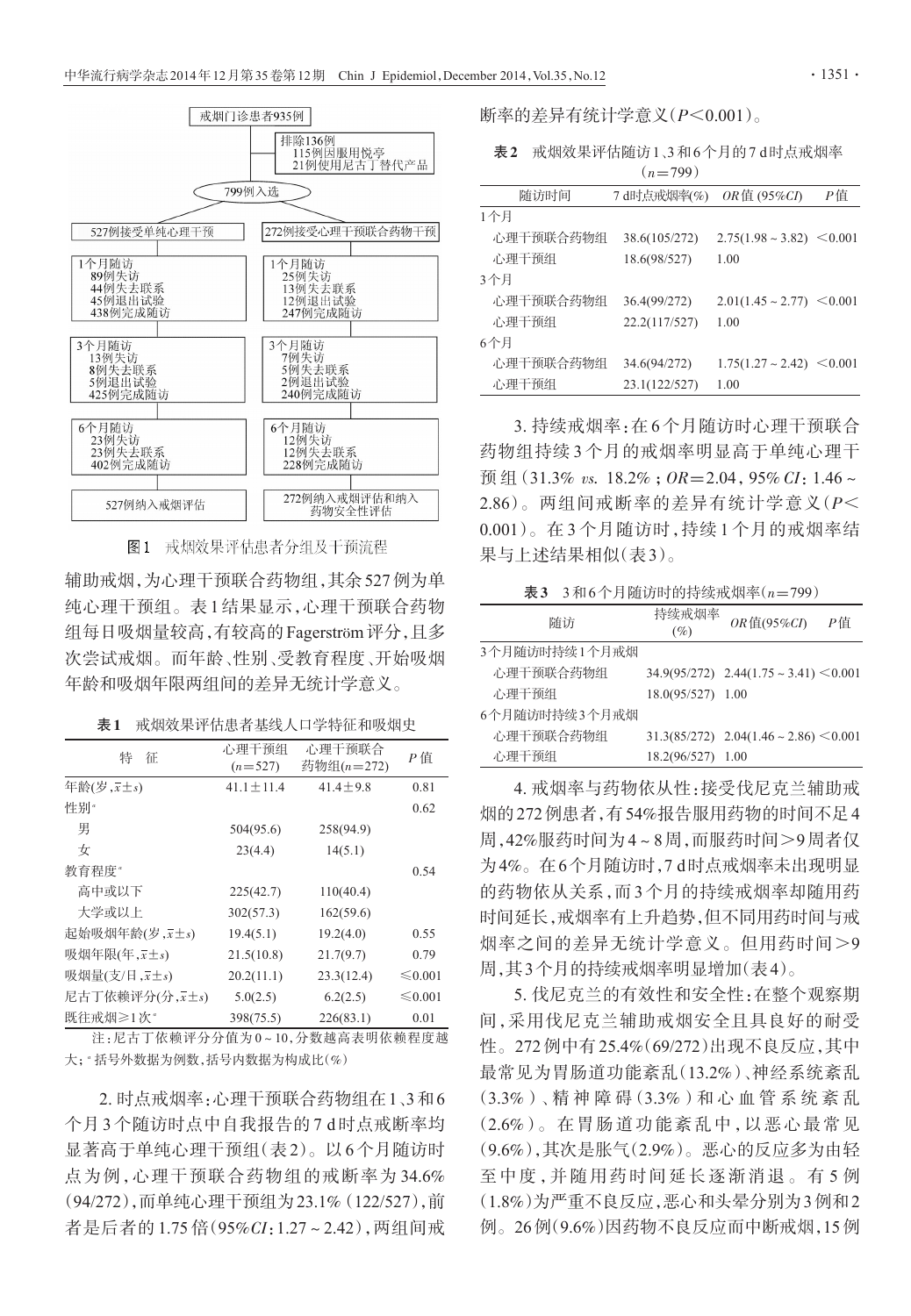| 6个月随访时戒烟率与用药时间的关系(n=799)<br>表4 |              |                         |        |        |                        |       |
|--------------------------------|--------------|-------------------------|--------|--------|------------------------|-------|
| 用药时间(周)                        | 戒烟率 $(\% )$  | $OR$ 值(95%CI)           | $P$ 值" | 趋势检验P值 | 调整 OR 值(95%CI)         | $P$ 值 |
| 随访7d时点                         |              |                         |        |        |                        |       |
| $\geqslant$ 9                  | 54.5(6/11)   | $2.35(0.68 \sim 8.09)$  | 0.18   | 0.46   | $2.37(0.68 \sim 8.26)$ | 0.18  |
| $4 \sim 8$                     | 33.6(38/113) | $1.00(0.59 \sim 1.67)$  | 0.98   |        | 1.00                   |       |
| $\leq 4$                       | 33.8(50/148) | 1.00                    |        |        |                        |       |
| 随访持续3个月                        |              |                         |        |        |                        |       |
| $\geqslant$ 9                  | 54.5(6/11)   | $2.93(0.85 \sim 10.11)$ | 0.09   | 0.19   | $2.57(0.74 \sim 8.97)$ | 0.14  |
| $4 \sim 8$                     | 35.5(36/113) | $1.14(0.67 \sim 1.94)$  | 0.63   |        | 1.00                   |       |
| $\leq$ 4                       | 29.1(43/148) | 1.00                    |        |        |                        |       |

注:"与用药<4周比较; '与用药4~8周比较

(5.5%)因出现不良反应而减少药物服用剂量。

#### 讨 论

国内外对伐尼克兰已有较多的随机对照试验研 究证据,但其有效性和可靠性尚需在真实临床实践 中验证。在戒烟门诊的临床服务中很难对戒烟者是 否用药实现随机分组,原因①戒烟患者的戒烟意愿 和用药需求不同,医生不便强制其是否用药;②戒烟 药物费用高,且未纳入医保,因而患者对用药有一定 的主观选择性。本研究采用单纯心理干预为自然对 照组,以评价心理干预联合药物组的戒烟效果,且随 访期为6个月,时间长于多数既往报道伐尼克兰随 机对照研究的随访期限(≥3个月)。

梁大华等『『观察 25 例服用伐尼克兰辅助戒烟 的效果,用药 12 周后随访发现持续 4 周(9~12 周) 的戒烟率为48%,且用药时间长(8~12周)者其持续 4周的戒烟率显著高于用药时间短(<8周)者,但研 究中未设对照组。

目前鲜见有关伐尼克兰在真实临床实践中的效 果研究报道。Dhelaria等[12]对美国两城市一项回顾 性队列研究发现,服用伐尼克兰且至少随访一次的 患者,在52周随访时有10.2%持续戒烟1年,假定未 随访的患者均为未戒烟,则整体戒烟率仅为 6.4%。 Blak 等[13]在英国进行的一项回顾性研究显示,6个 月前曾接受伐尼克兰治疗的患者自报7 d时点戒烟 率为 49.5%,但该项研究的应答率仅为 26.4%。在 亚洲地区一项为期 12 周伐尼克兰前瞻性无对照临 床试验中,中国受试者 12 周时点戒烟率为 57.1%  $(95\% CI: 53.55\% \sim 60.65\%)$ [14]。德国一项伐尼克兰 四期临床试验表明,12 周随访时的 7 d 时点戒烟率 为71.1%[15]。而欧洲4国(比利时、希腊、匈牙利和 斯洛文尼亚)一项为期 12 周的伐尼克兰前瞻性无 对照临床试验中,12 周随访时的 7 d 时点戒烟率为  $64.6\%$ [16]。以上研究的戒烟率均是基于较短时间(  $\leq$  12周)随访的自我报告,且研究中均未设置对照组。

本研究在 3 个月随访时心理干预联合药物组 7 d 时点戒烟率和 1 个月持续戒烟率均分别低于包 括中国吸烟者在内的一项随机对照试验(36.4% vs.  $63.0\%$ , 34.9% vs. 50.3%) $^{[6]}$ 。其原因可能是①随机对 照试验受试者通常有更强烈的戒烟动机,且有更好 的药物依从性,并可得到更多关注;②在实际戒烟门 诊中患者无法得到随机对照试验中受试者 12 周疗 程的免费药物,且担心药物副作用患者难有良好依 从性。本研究仅有4%的患者持续服药9~12周。

本研究同样证实伐尼克兰临床应用安全,我国 吸烟者对伐尼克兰有良好的耐受性。总体自我报告 的不良事件率为 25.7%,与亚洲包括中国在内进行 的观察性研究结果不良事件发生率28.1%类似 $^{\left[14\right]}$ 。

本研究存在一定局限性。首先,由于大多数患 者为非北京市居民,主要通过电话随访,戒烟率均为 自我报告;第二,患者用药持续时间不同;第三,本研 究随访时间仅为6个月,远期的戒烟效果尚有待于 进一步长时间的随访研究所证实。

综上所述,本研究报告了在大型综合性医院戒 烟门诊患者中评价伐尼克兰戒烟的效果,表明药物 联合心理干预的戒烟效果明显优于单纯心理干预, 提示在临床戒烟服务中应根据患者的成瘾程度和 实际需求提供适宜的干预方法和辅助戒烟药物。 本研究结果为我国相关医疗机构进一步开展科学 有效的临床戒烟服务进行有益探索,并提供了相关 基础数据。

#### 参 考 文 献

- [1] Gonzales D, Rennard SI, Nides M, et al. Varenicline, an alpha 4 beta 2 nicotinic acetylcholine receptor partial agonist, versus sustained-release bupropion and placebo for smoking cessation: a randomized controlled trial[J]. JAMA,2006,296:47-55.
- [2] Jorenby DE, Hays JT, Rigotti NA, et al. Efficacy of varenicline, an alpha 4 beta 2 nicotinic acetylcholine receptor partial agonist,